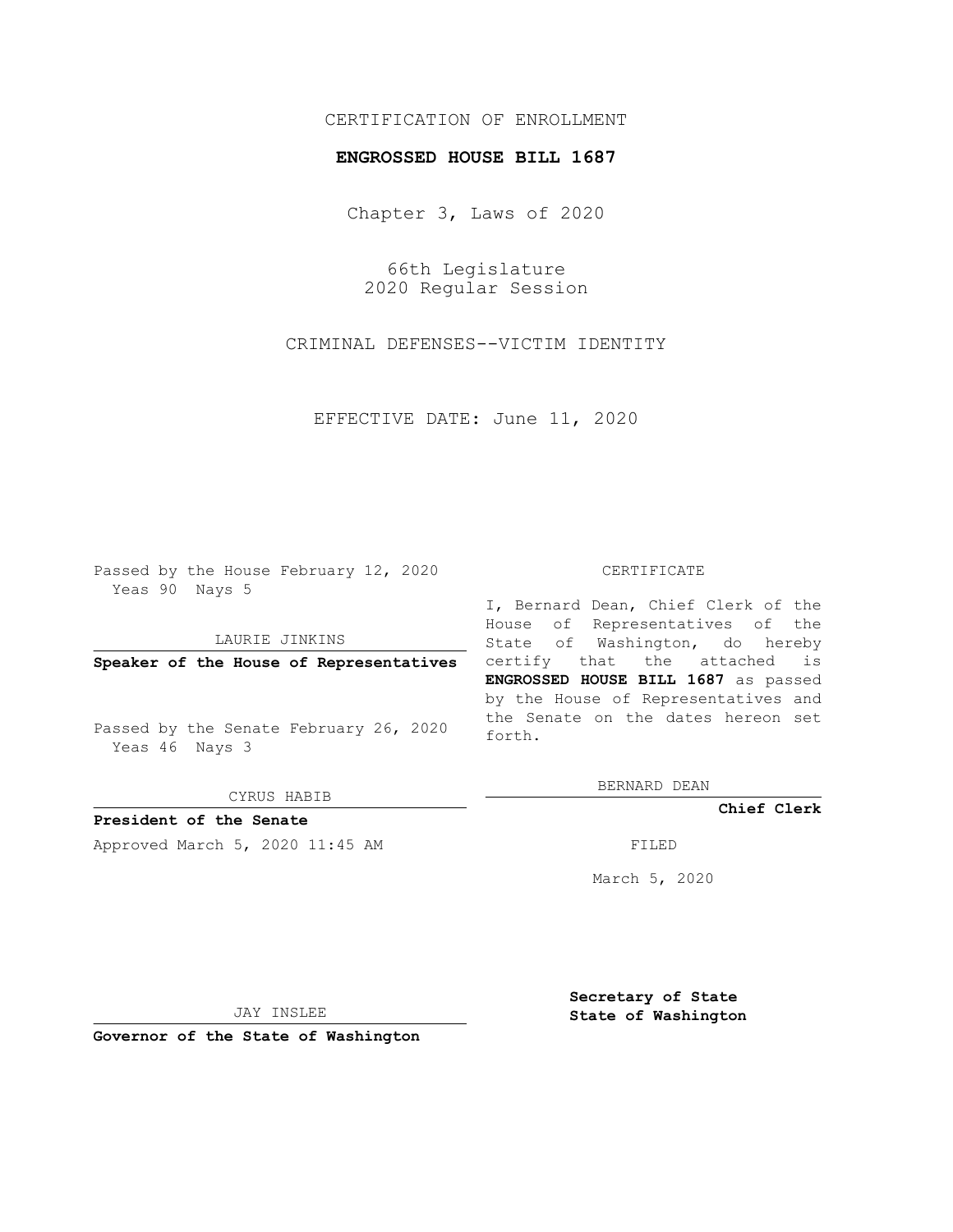## **ENGROSSED HOUSE BILL 1687**

Passed Legislature - 2020 Regular Session

**State of Washington 66th Legislature 2019 Regular Session**

**By** Representatives Stanford, Doglio, Macri, Hansen, Orwall, Appleton, Jinkins, Ormsby, Valdez, and Davis

Read first time 01/28/19. Referred to Committee on Public Safety.

1 AN ACT Relating to limiting defenses based on victim identity; 2 adding a new section to chapter 9A.08 RCW; adding a new section to 3 chapter 9A.16 RCW; and creating a new section.

4 BE IT ENACTED BY THE LEGISLATURE OF THE STATE OF WASHINGTON:

5 NEW SECTION. **Sec. 1.** A new section is added to chapter 9A.08 6 RCW to read as follows:

 A defendant does not suffer from diminished capacity based on the discovery of, knowledge about, or potential disclosure of the victim's actual or perceived gender, gender identity, gender expression, or sexual orientation, including under circumstances in which the victim made an unwanted nonforcible romantic or sexual advance towards the defendant, or in which the defendant and victim 13 dated or had a romantic or sexual relationship.

14 NEW SECTION. **Sec. 2.** A new section is added to chapter 9A.16 15 RCW to read as follows:

 A person is not justified in using force against another based on the discovery of, knowledge about, or potential disclosure of the victim's actual or perceived gender, gender identity, gender expression, or sexual orientation, including under circumstances in which the victim made an unwanted nonforcible romantic or sexual